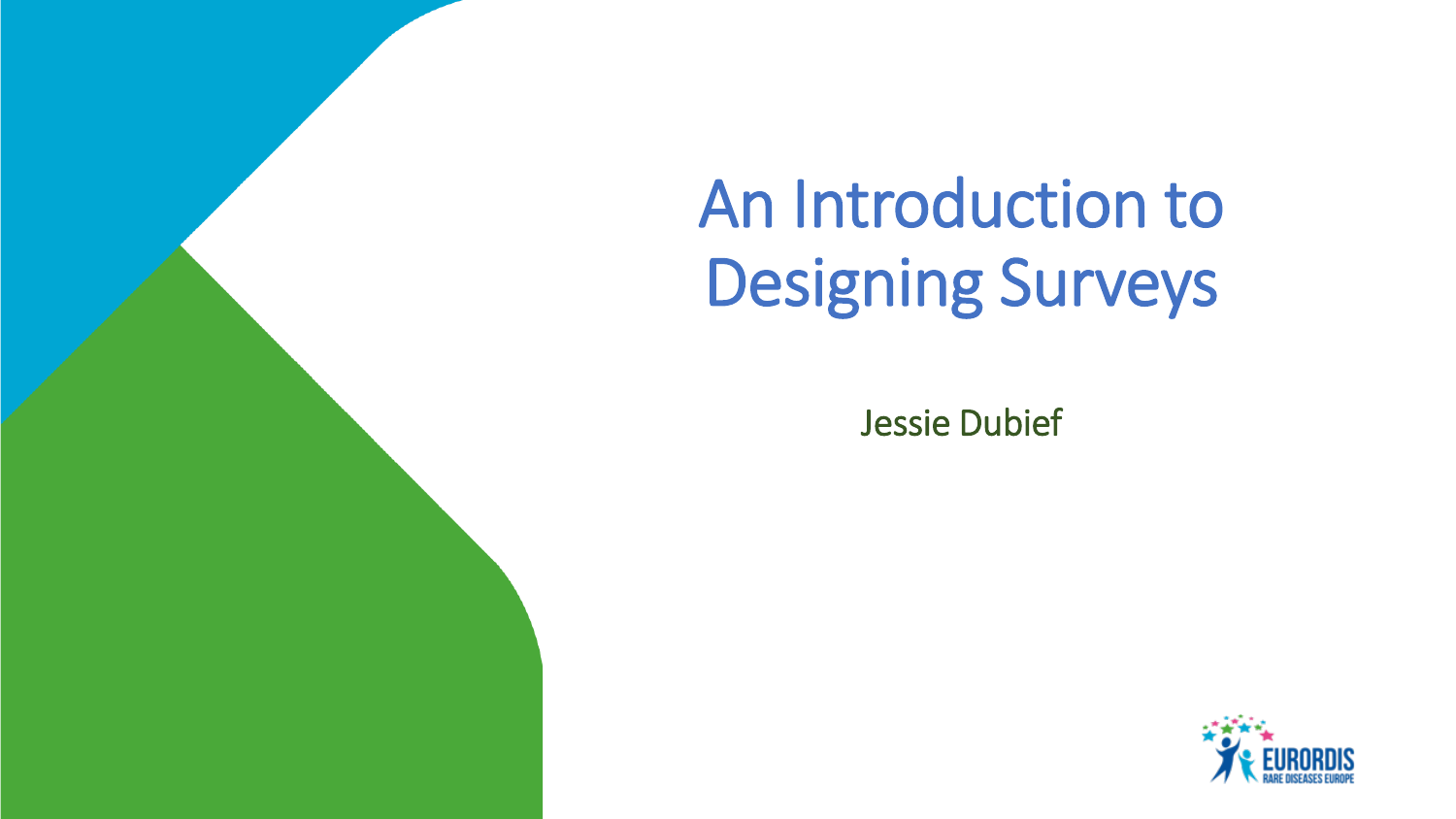# Survey design

**A survey is a process that includes several steps, and the most important is to make sure that each step is relevant to answer you research questions.**

### **1. Preparation**

What do you want to know? For what goals? What is your target population? Does the information already exist? Can you join forces? What are your resources?

# **2. Data collection**

How to best collect information? How to reach out to respondents?

# **3. Dissemination**

How to follow dissemination?

# **4. Analysis**

Who analyses the results and how?

# **5. Making the most out of the results**

How to communicate the results? How to use results / information?





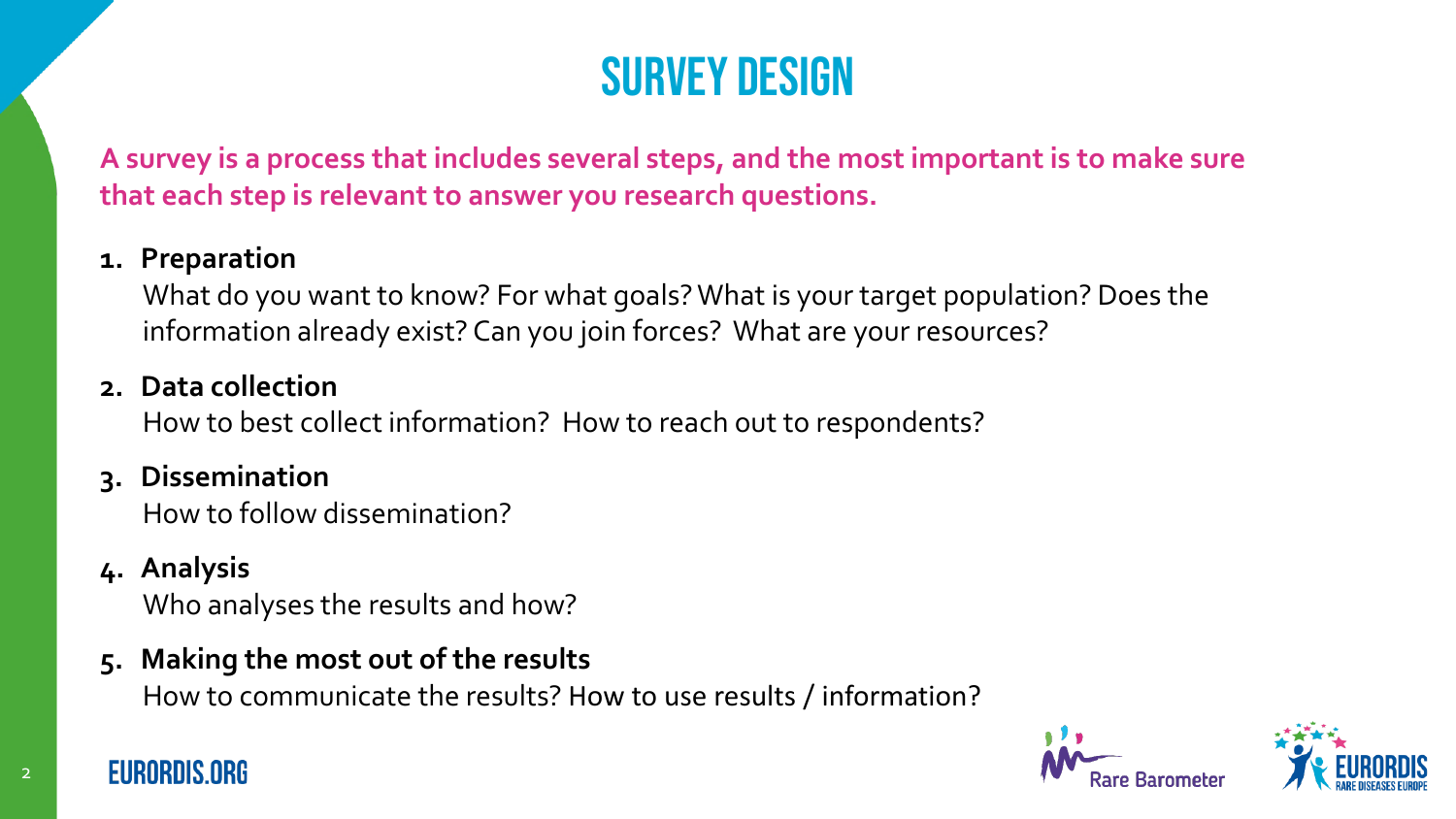

# 1. Preparation

**What do you want to know? What are your research questions?** 

Make a list of questions you want to know the answer to.

#### **For what goals and objectives? Who is your target audience?**

Ex: involve your members, shape / improve your organisations' strategies, collect unmet needs, have an evidencebased advocacy (towards decision-makers), shape healthcare activities (involving clinicians and HCPs), assess and improve patient experience (PREMs), care outcomes (PROMs), peer-reviewed article…

#### **Does the information already exist?**

Scientific literature ([PubMed](https://pubmed.ncbi.nlm.nih.gov/), [Google Scholars\)](https://scholar.google.com/), grey literature (Internet search, specialists), [Rare Barometer surveys](https://www.eurordis.org/voices/) (asking for specific results of previous surveys, participating in ongoing or upcoming surveys)…

#### **Can you join forces?**

Especially on cross-cutting issues (find other POs to work with, be part of a Rare Barometer survey).

#### **What are your resources?**

Budget, human resources, competences… What can you do with few resources? Can you ask for help (ePAG representatives, methodologists…). What is the scale of your project?





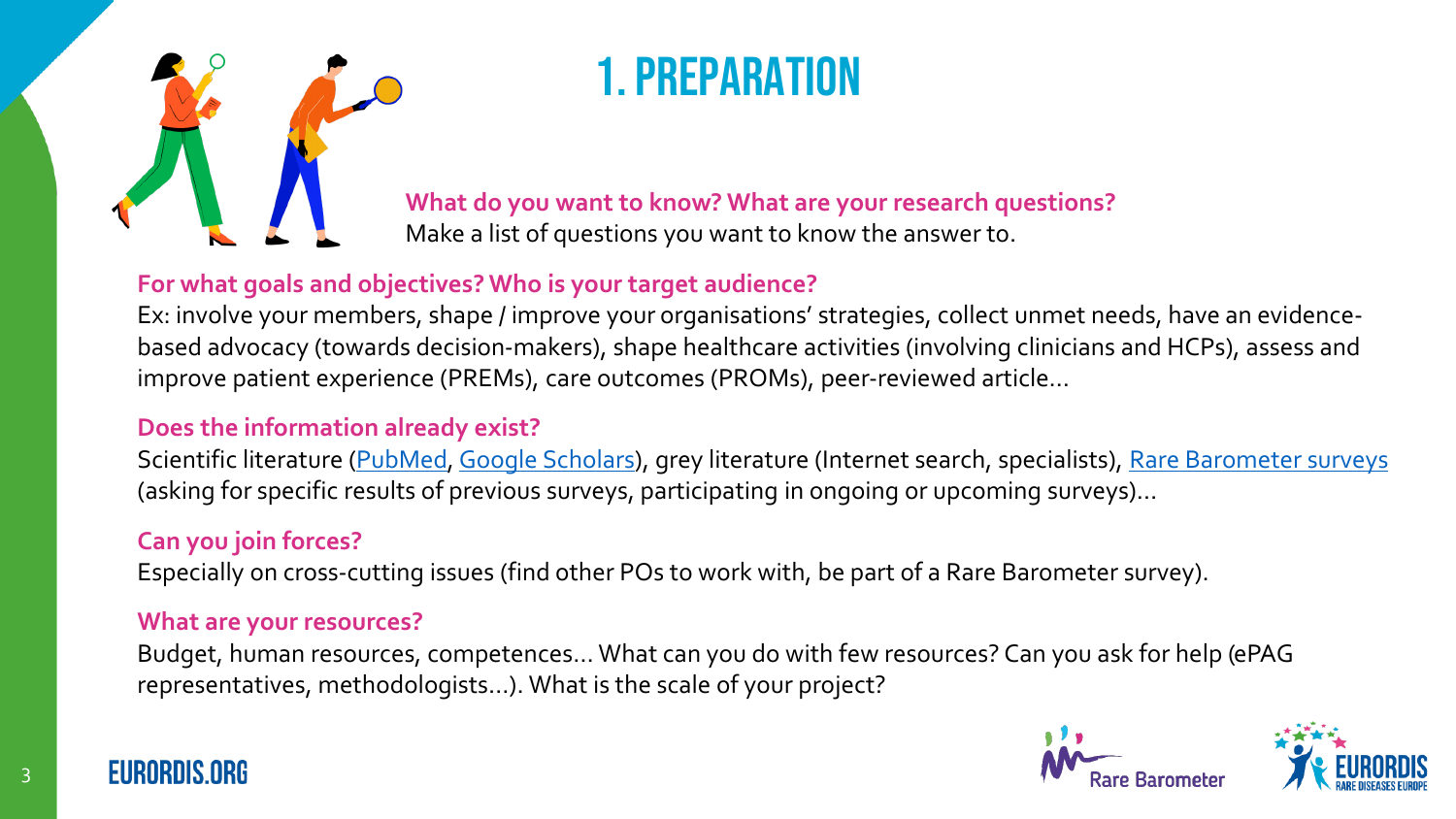# 2. Data collection



### **Questionnaire**

List of questions (close- or open-ended) that allows to **measure** a specific phenomenon.

It is part of the quantitative methods in social science, along with other methods allowing to measure a social phenomenon, either directly (counting…) or indirectly (use of databases…).



#### **Interview**

Most of the time, semi-structured interviews = meeting in which the interviewer does not strictly follow a formalized list of questions but uses a guide with open-ended questions allowing for discussion.

It is part of the qualitative methods in social science, along with observation, archive analysis or other types of interviews.





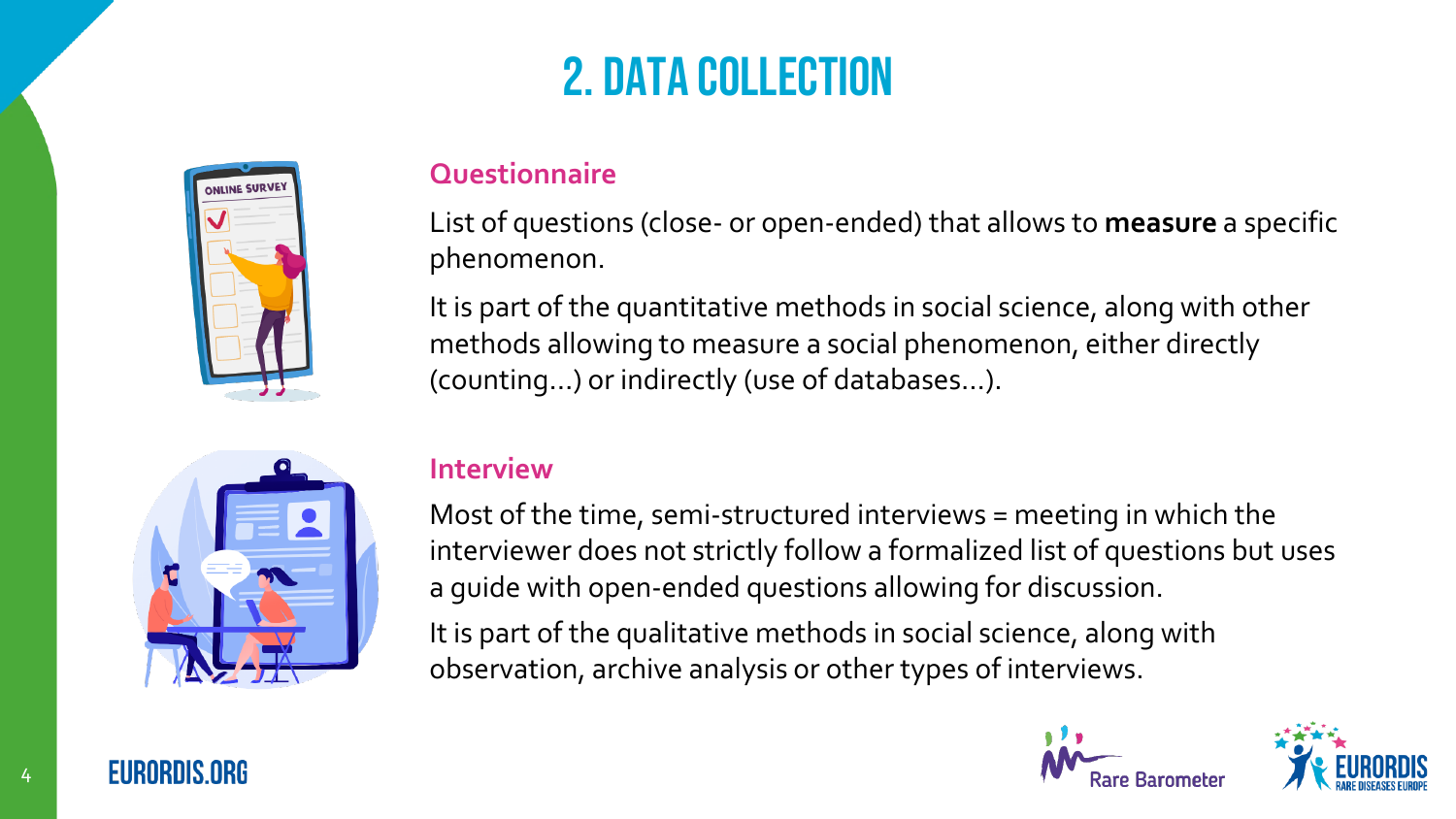# SAMPI F

### **Population**

#### All the people you intend to know about.

Ex: all PLWRD, all patients living with Duchenne Muscular Dystrophy, all carers of patients living with NF1, patients between 12 and 25 y.o., etc.

### **Sample**

People who participated in your survey (only part of your population):

- **Representative sample**, supposes to know the structure of the population – not usually the case for rare diseases.
- **Purposeful sampling**, where the sample structure depends on research questions and known characteristics of the population.
- > Depending on your goals and your target audience (peer-reviewed article…), you should ask for a professional help (social scientist / statistician / methodologist…).







**FURNEUS ORE**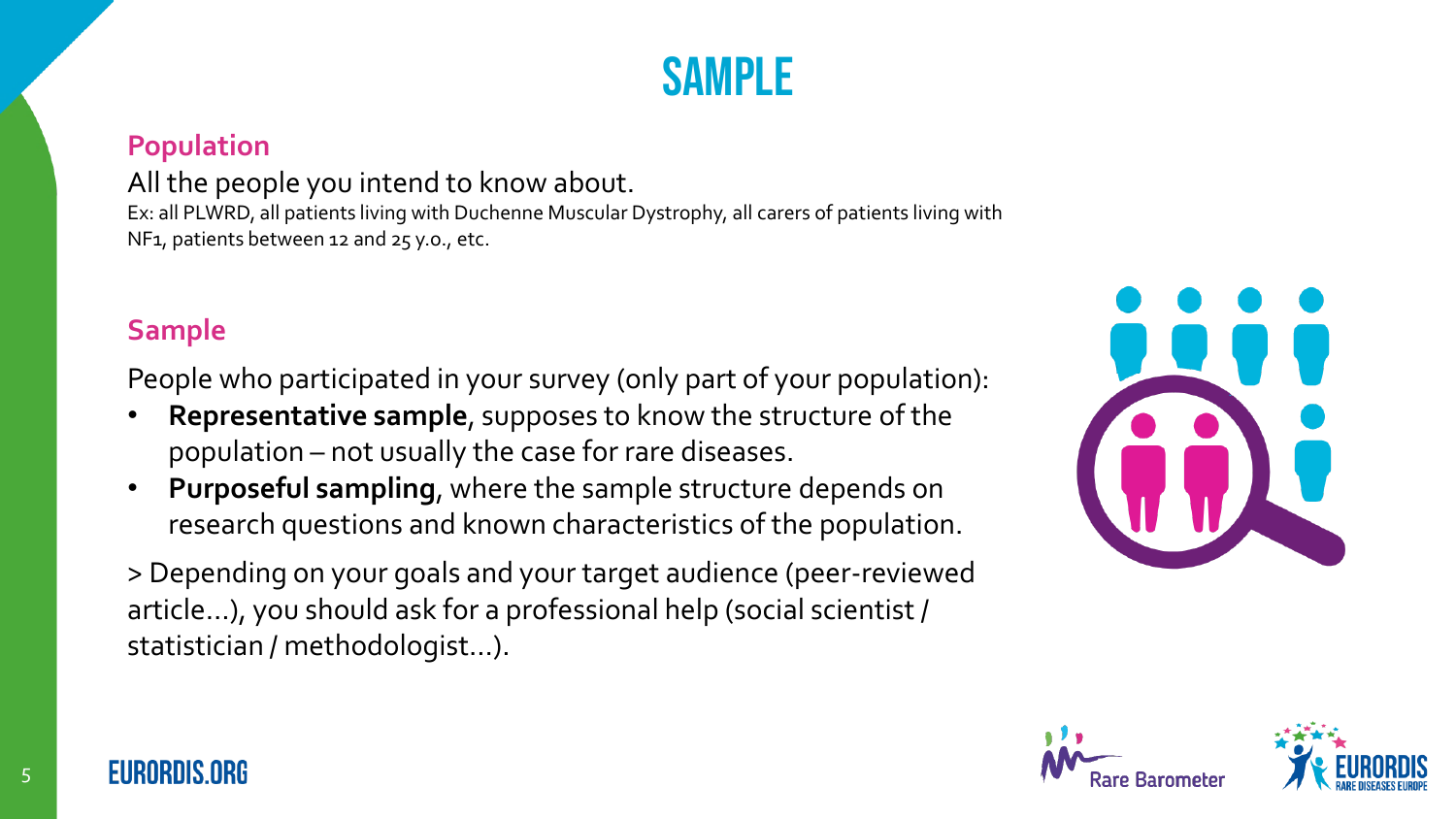# Questionnaire Dos and don'ts



### **Do not confuse:**

…

**Research question(s)** = questions you ask yourselves (and not respondents). Ex. "What are the most impactful factors on the length of the diagnosis journey?"

# **Questions that appears in a questionnaire or an interview guide**, answered by respondents.

Ex. "As far as you remember, when did you or a healthcare professional first notice the symptoms of the rare disease or think that something was wrong?";

"As far as you remember, when was the name of the rare disease, syndrome or malformation CONFIRMED by appropriate genetic, clinical, medical imaging, molecular or biochemical tests (e.g biopsy, blood or urine test)?"



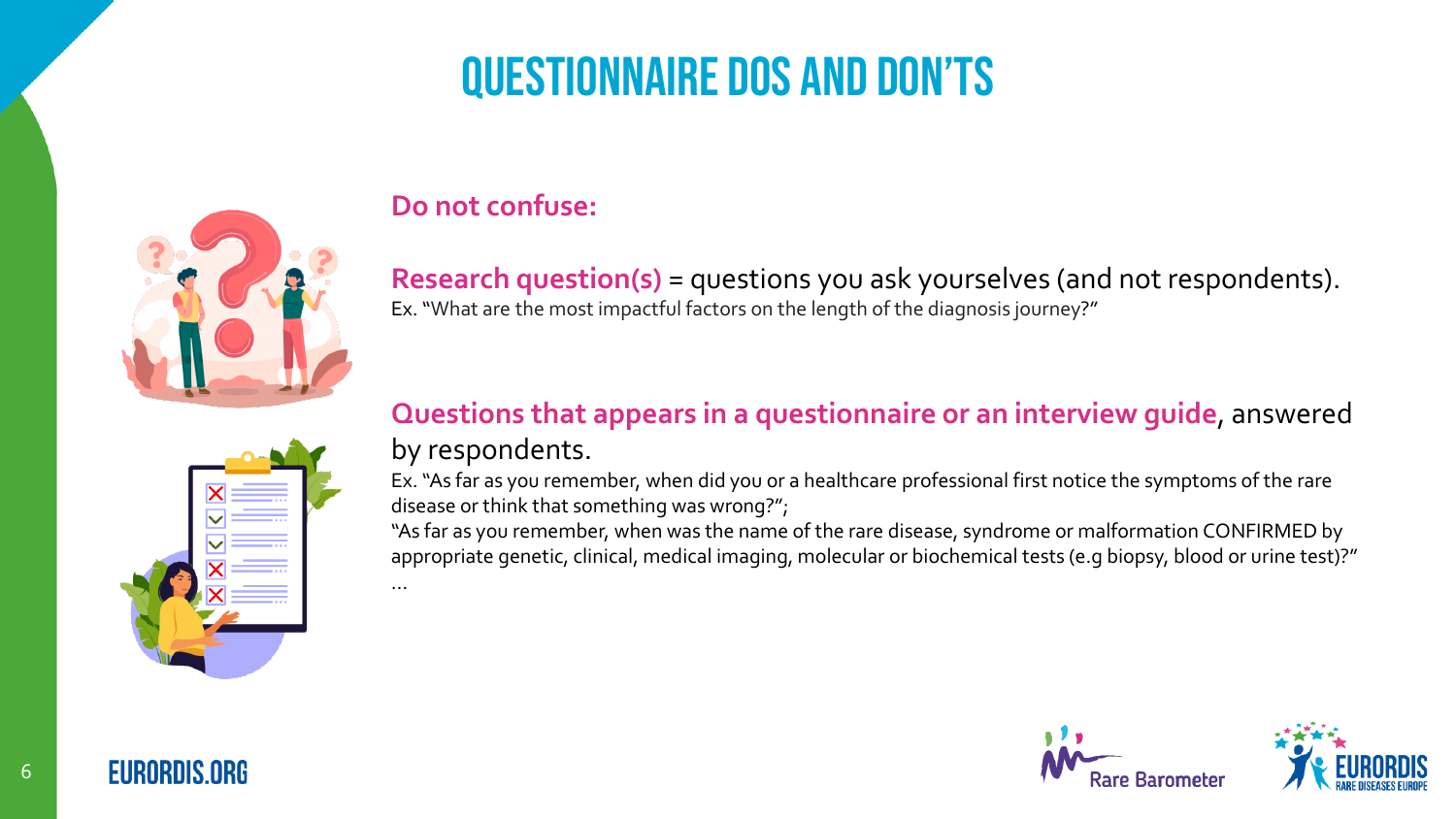# Questionnaire Dos and don'ts

# **Make sure that the questions you ask allow you to distinguish your:**

# **Statistical unit**

Unit of observation or measurement for the data. It will be the subject of your sentences when analysing the results. Ex. all PLWRD? Only patients? Only caregivers? One visit to a hospital (then one person can assess several visits)? …



### **Variables**

A person (or their characteristics), place, thing, or phenomenon that you are trying to measure in

some way.

Ex. age is a variable.

If you ask: "How old are you?", then the variable is also the question.

If you ask the date of birth and then calculate respondents' age at a certain date, then you have a calculated a variable based on two questions (two dates).





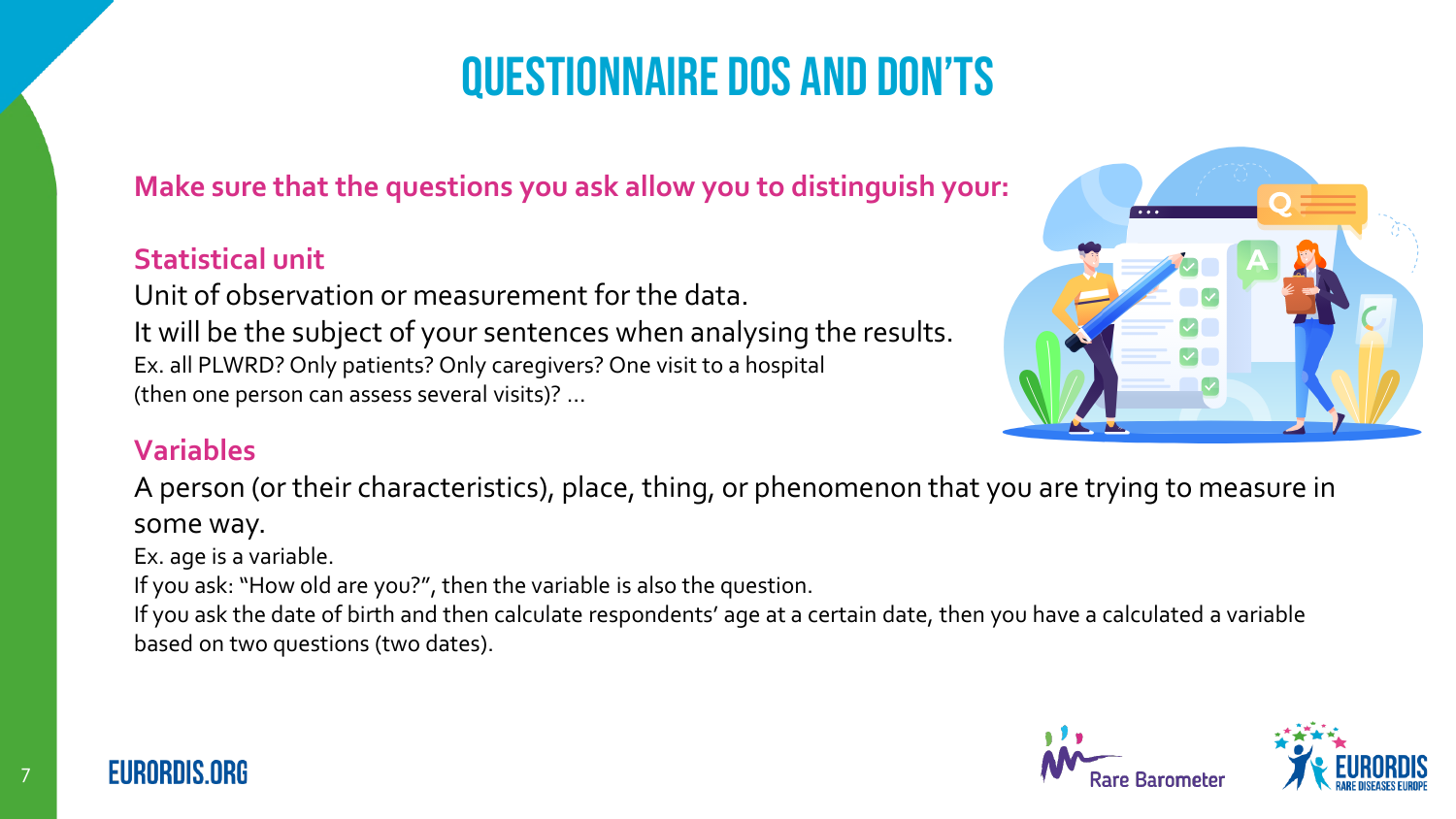# Questionnaire Dos and don'ts

### **Only one question per question**

Ex. there are two questions in "does your doctor ensure follow-up after visits and have good communication skills?" and you will not know which question respondents answered.

### **Translate the questionnaire in your native language**

You will notice imprecisions you may not have seen otherwise.

# **Use simple and understandable language**

When technical language is unavoidable, try to explain it as much as possible in the question itself or in a guideline that will be just under the question.

# **Prefer using positive phrasing**

**Propose as many "positive" and "negative" items to a question**

**Choose the most appropriate format for each question**





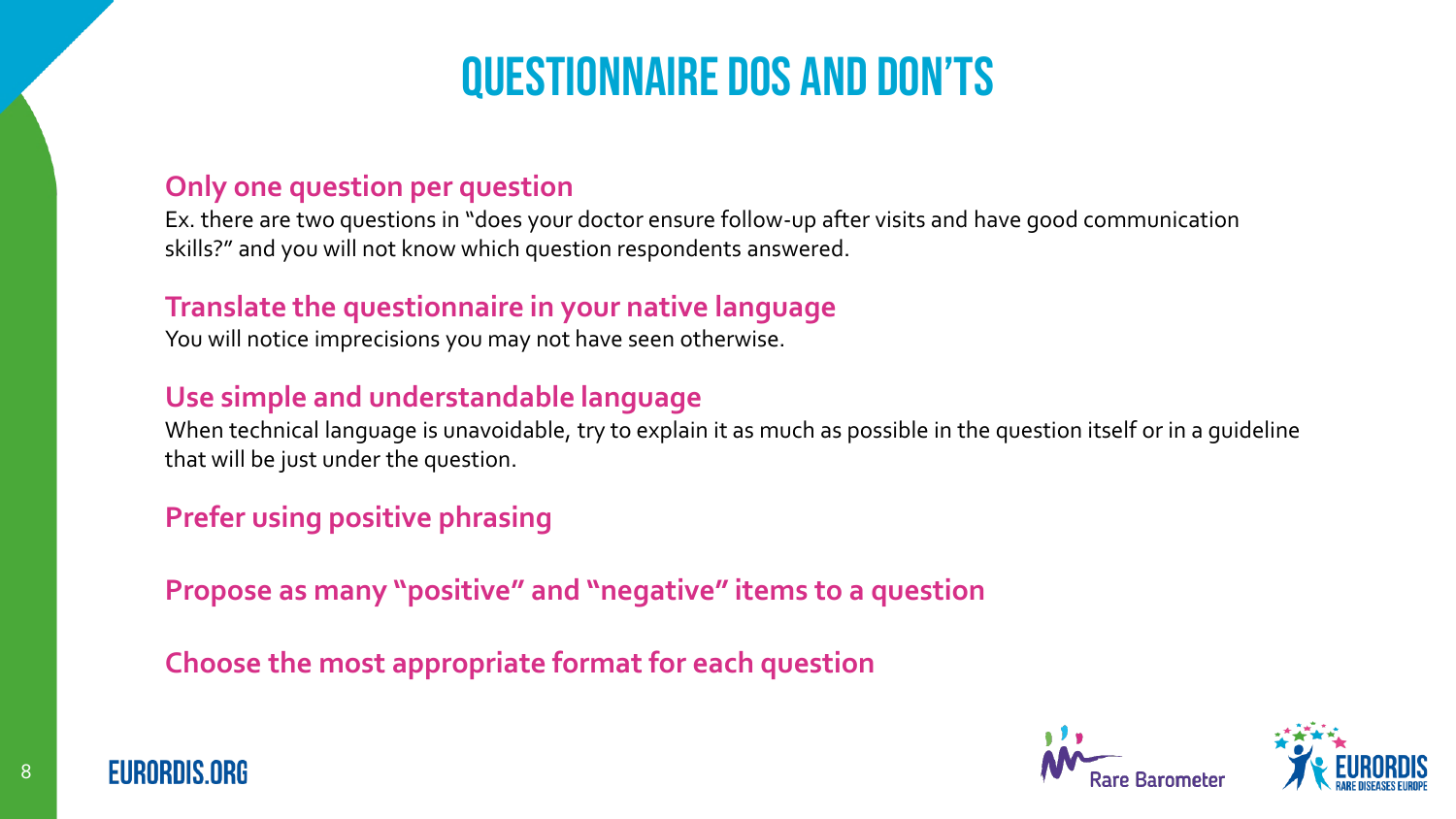# 3. Dissemination

### **How to best recruit participants?**

**Online**: easier to reach out to more people, especially when they are geographically spread, but respondents need to have access to the internet and numeric literacy. Less expensive.

**On-site**: easier to diversify the sample, but more expensive (someone to distribute questionnaires and enter questions). Can include costs to rent a tablet.

Be mindful of the **social characteristics of respondents**  (probably more educated, usually more respondents in Western Europe, more engaged…).







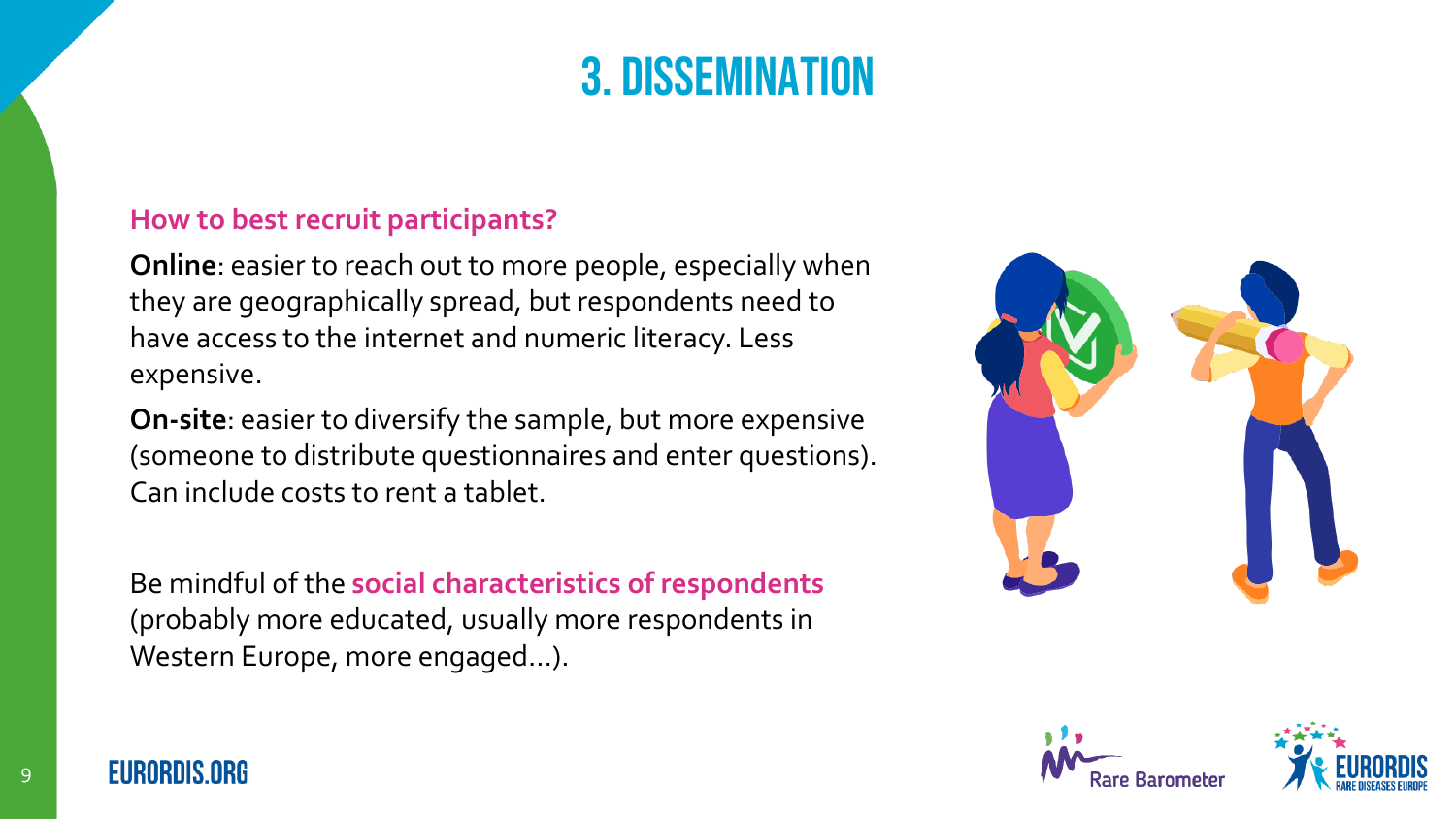# 4. Analysing results

**Who analyses the results and how?**

**How much time will be needed?**







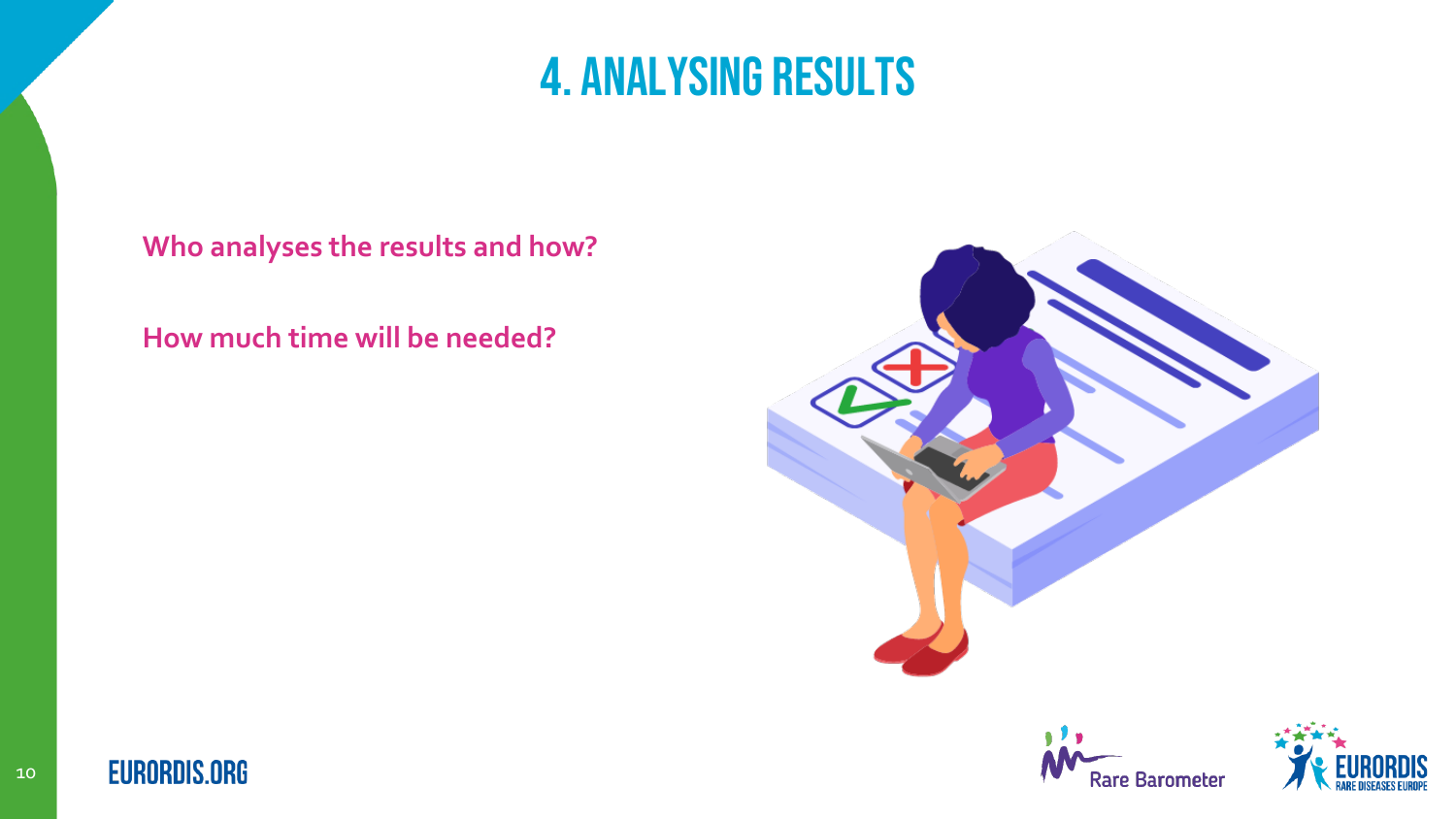# 4. Analysing results

#### **Descriptive statistics**

Summarize a given data set, e.g. a sample if the sample is not representative; a population if the sample is representative. It can include: frequencies (number of answers to one question / variable / item), percentages, measures of central tendency (mean, median, mode) and measures of variability (or spread: standard deviation, variance, minimum and maximum).

#### **Analytical statistics**

Crossing two or more variables to see which relationship exists between those variables (and their items): cross tables, correlation, multivariate analysis…

#### **Statistical tests**

Describe how much the relationship between two or more variables is statistically significant = more or less likely to be due to chance.

**Compare with existing results (when comparable)**

**Discuss results with other groups / focus groups**







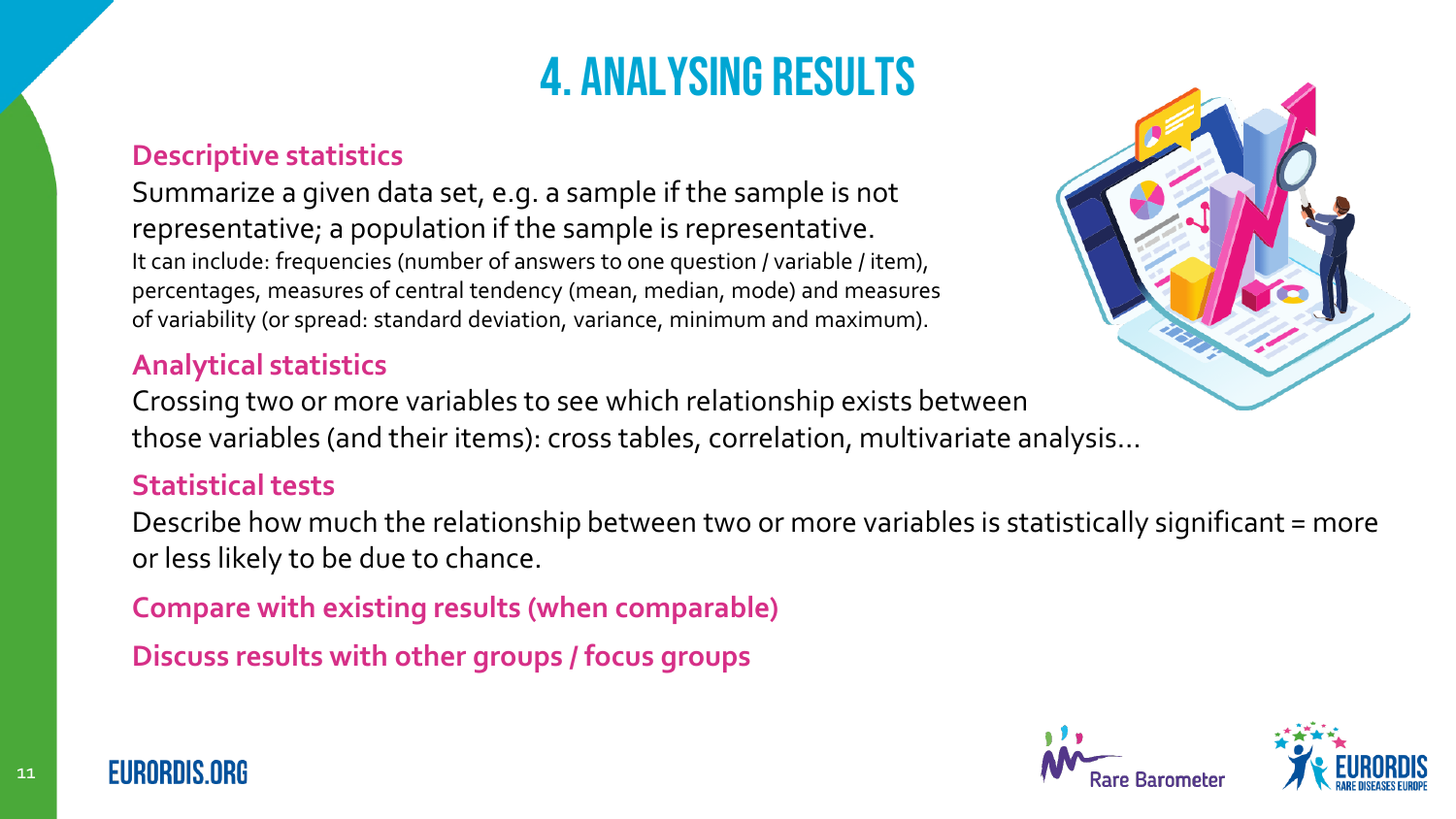# 4. Analysing results

# **ONLY SAY WHAT YOUR SURVEY DESIGN ALLOW YOU TO SAY**

When you write and communicate on the results, be mindful of your **statistical unit** (patients / carers / respondents / hospital visits…) and on the **structure of your sample** (and what it allows you to say).

Only communicate on **significant**results.

Interviews and open-ended questions: thematic analysis, quotes…

Always give a **feedback** to respondents and/or people interested in the survey (e.g. who helped disseminate it, who may benefit from it…).

# **Adapt to your target audience**:

- Patients (members)
- Advocacy goal (decision-makers)
- Scientists (peer-reviewed article, communication)



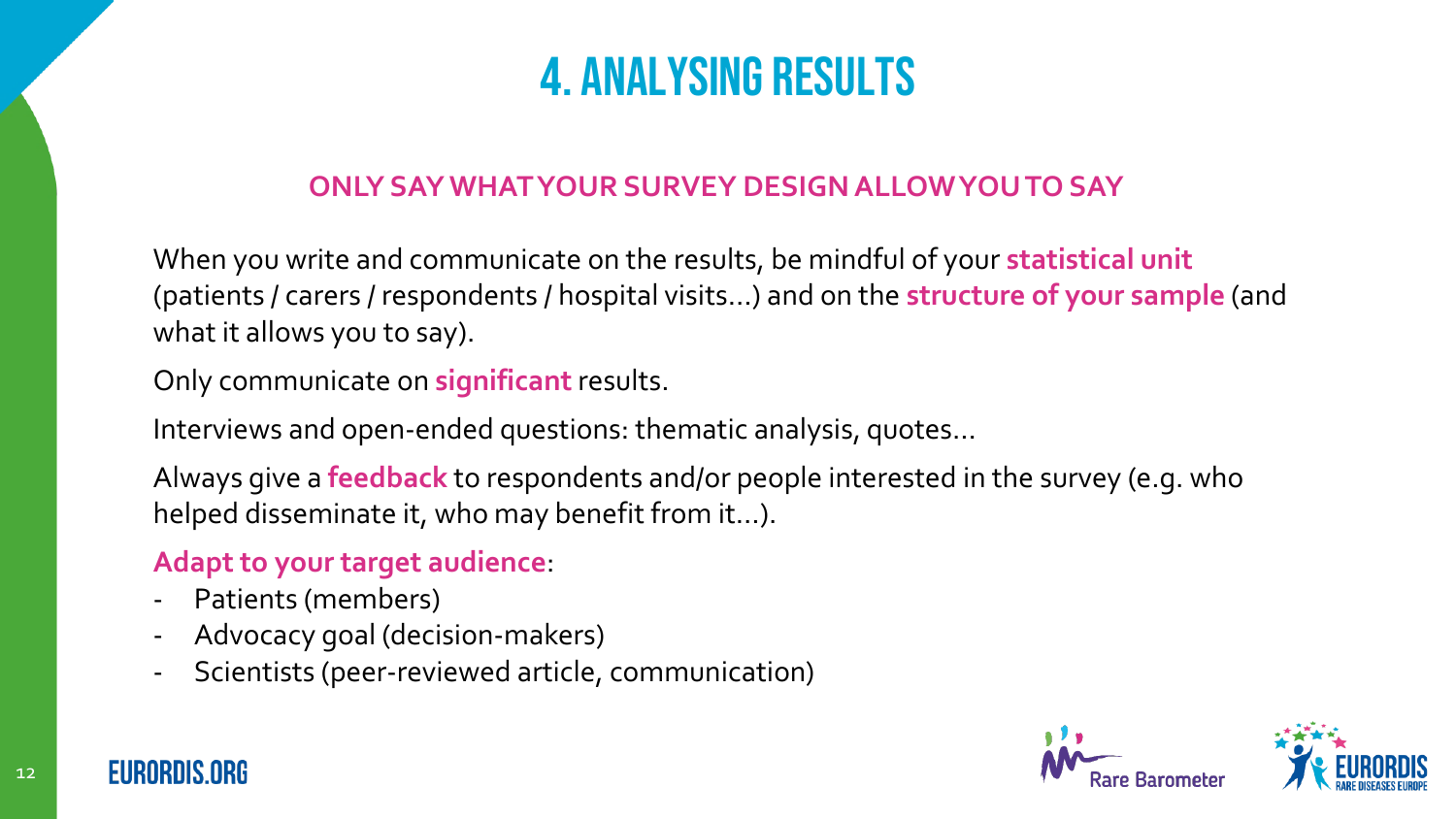#### **DASHBOARD**

**Format (adapt to your target audience):**

- **Dashboard** (results for each question)
- Factsheet / infographics (key results)
- Peer-reviewed article
- Communication: face-to-face, webinar, video presentation of the results…

| As a consequence of the misdiagnosis, please tell us if you or the person you care for                                                                                                                  |               |                                  |                     |                      |                                 |              | As a consequence of the misdiagnosis, please tell us if you or the person you care for                                                                                                                                                        |                                        |                          |                   |
|---------------------------------------------------------------------------------------------------------------------------------------------------------------------------------------------------------|---------------|----------------------------------|---------------------|----------------------|---------------------------------|--------------|-----------------------------------------------------------------------------------------------------------------------------------------------------------------------------------------------------------------------------------------------|----------------------------------------|--------------------------|-------------------|
|                                                                                                                                                                                                         | <b>DEFINI</b> | PROBA                            | PROBA<br><b>NOT</b> | DEFINI<br><b>NOT</b> | DON'T<br><b>KNOW/</b><br>APPLIC | <b>TOTAL</b> | experienced worsening of the                                                                                                                                                                                                                  | 43%                                    | 25%                      | 16%<br>10% 6%     |
| .experienced worsening of the<br>symptoms                                                                                                                                                               | 138           | 79                               | 50                  | 33                   | 18                              | 318          | symptoms                                                                                                                                                                                                                                      |                                        |                          |                   |
| had a delayed access to the most<br>appropriate care, treatment or surgery                                                                                                                              | 137           | 85                               | 41                  | 30                   | 25                              | 318          | had a delayed access to the most<br>appropriate care, treatment or surgery                                                                                                                                                                    | 43%                                    | 27%                      | 9%<br>13%<br>8%   |
| could not access appropriate care.<br>treatment or surgery                                                                                                                                              | 107           | 93                               | 46                  | 37                   | 35                              | 318          | could not access appropriate care.<br>treatment or surgery                                                                                                                                                                                    |                                        |                          |                   |
| received inappropriate care,<br>treatment or surgery                                                                                                                                                    | 96            | 75                               | 35                  | 69                   | 43                              | 318          |                                                                                                                                                                                                                                               | 34%                                    | 29%                      | 14%<br>12%<br>11% |
| could not access all the information<br>needed to make informed<br>reproductive choices such as<br>planning whether or not to have<br>children, or deciding whether or not to<br>conduct prenatal tests | 68            | 59                               | 41                  | 52                   | 98                              | 318          | received inappropriate care,<br>treatment or surgery<br>could not access all the information<br>needed to make informed<br>reproductive choices such as planning<br>whether or not to have children, or<br>deciding whether or not to conduct | 30%<br>21%<br>19%                      | 11%<br>24%<br>13%<br>16% | 22%<br>14%<br>31% |
| <b>TOTAL</b>                                                                                                                                                                                            | 546           | 391                              | 213                 | 221                  | 219                             | 1.590        | prenatal tests<br><b>O</b> Definitely<br>Don't know/Not applicable                                                                                                                                                                            | <b>Probably</b><br><b>Probably not</b> | Definitely not           |                   |
|                                                                                                                                                                                                         |               |                                  |                     |                      |                                 |              |                                                                                                                                                                                                                                               |                                        |                          |                   |
|                                                                                                                                                                                                         |               | For each question of the survey: |                     |                      |                                 |              |                                                                                                                                                                                                                                               |                                        |                          |                   |

Number and percentage of responses to each item





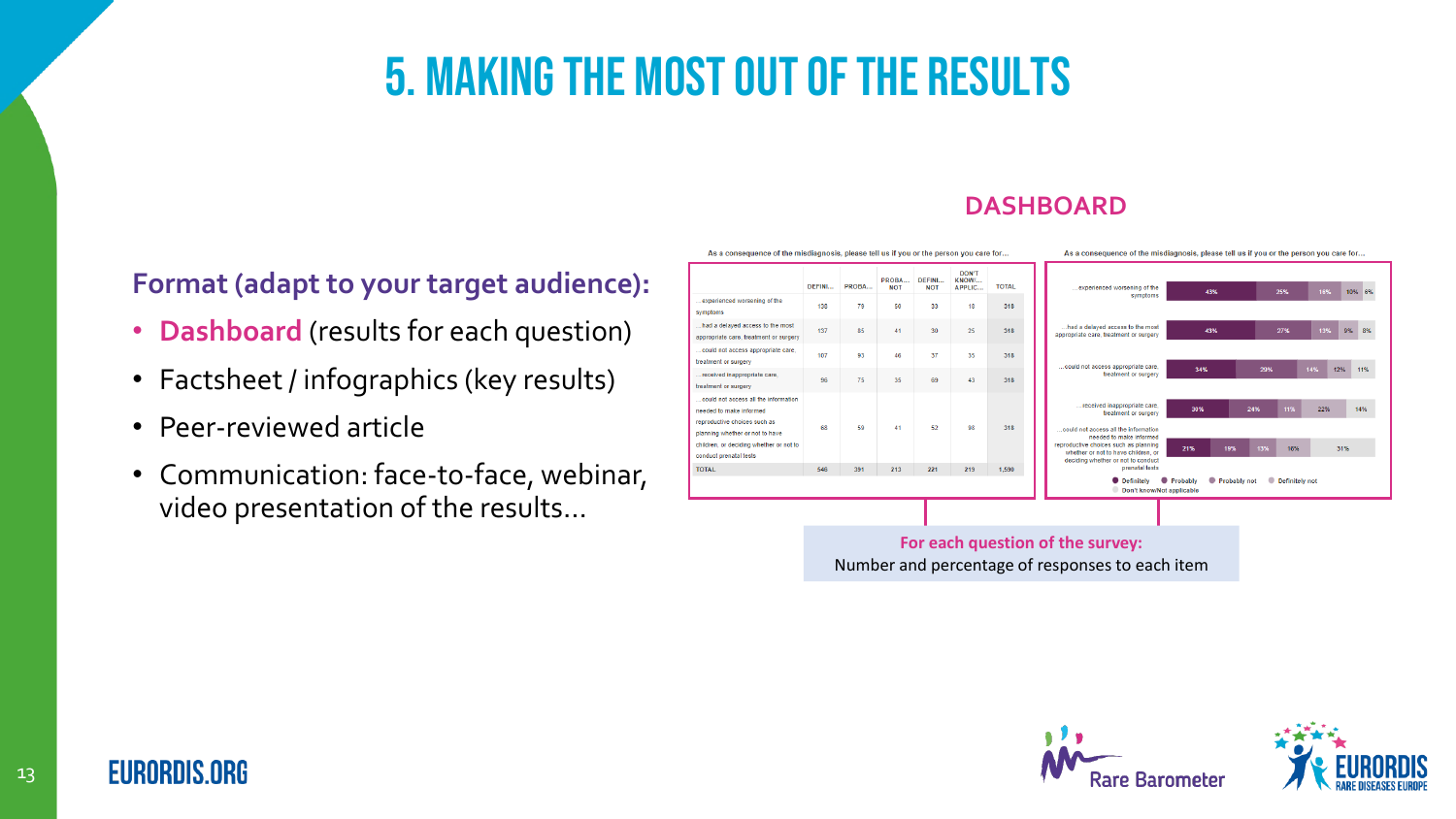#### **FACTSHEET / INFOGRAPHICS**



A EURORDIS TĂ. INITIATIVE

# SANITARIA

**MEJORE NUESTRA** 

EXPERIENCIA

3905 personas con enfermedades raras indicaron cuál había sido su experiencia sanitaria mediante la encuesta H-CARE de EURORDIS-Rare Diseases Europe entre diciembre de 2019 y marzo de 2020

# **LA EXPERIENCIA SANITARIA DE LAS PERSONAS CON ENFERMEDADES RARAS**

Los pacientes con enfermedades raras dan a la atención sanitaria una calificación baja

Los pacientes con enfermedades raras puntúan de media su experiencia sanitaria...

en una escala del

Los pacientes con enfermedades raras parecen tener una experiencia sanitaria peor que los pacientes con enfermedades crónicas: el 70 % de los estudios que utilizaron el mismo cuestionario notificaron una puntuación media más alta en la experiencia sanitaria de los pacientes con enfermedades crónicas\*\*

La puntuación de la experiencia sanitaria media se obtuvo combinando las respuestas a 11 preguntas relacionadas con el seguimiento tras las consultas, la información sobre los tratamientos, la coordinación asistencial o el modo de abordar su salud en el día a día.





# **Format (adapt to your target audience):**

- Dashboard (results for each question)
- **Factsheet / infographics** (key results)
- Peer-reviewed article
- Communication: face-to-face, webinar, video presentation of the results…

**EURORDIS.ORG**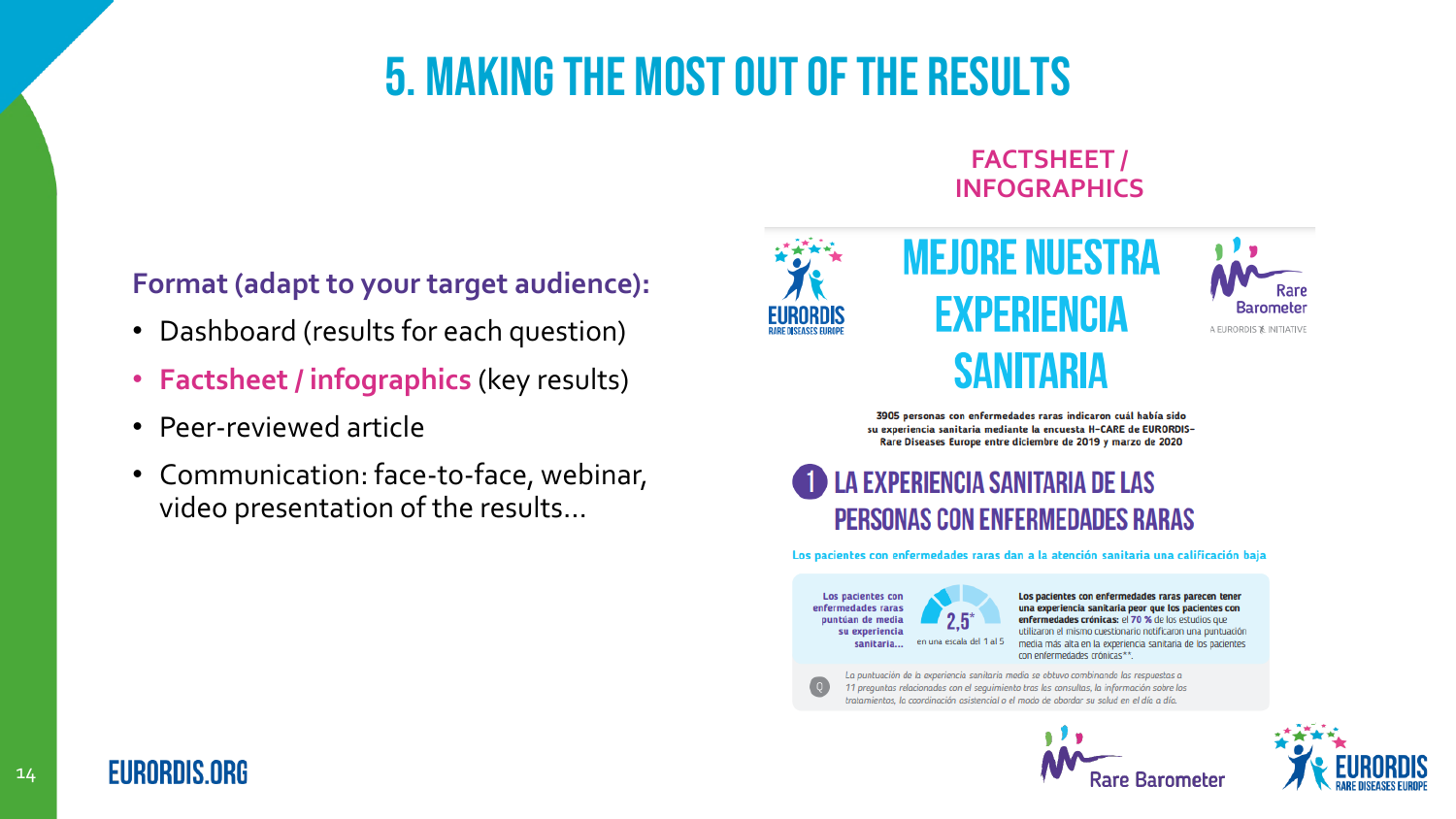#### **PEER-REVIEWED ARTICLE**

#### **Format (adapt to your target audience):**

- Dashboard (results for each question)
- Factsheet / infographics (key results)
- **Peer-reviewed article**
- Communication: face-to-face, webinar, video presentation of the results…

#### Research | Open Access | Published: 12 July 2019

Home About Articles Submission Guideline

**Orphanet Journal of Rare Diseases** 

Share and protect our health data: an evidence based approach to rare disease patients' perspectives on data sharing and data protection - quantitative survey and recommendations

Sandra Courbier<sup>∞</sup>, Rebecca Dimond & Virginie Bros-Facer

Orphanet Journal of Rare Diseases 14, Article number: 175 (2019) Cite this article 8991 Accesses | 25 Citations | 70 Altmetric | Metrics

#### Abstract

#### Background

The needs and benefits of sharing health data to advance scientific research and improve clinical benefits have been well documented in recent years, specifically in the field of rare diseases where knowledge and expertise are limited and patient populations are geographically dispersed. Understanding what patients want and need from rare disease research and data sharing is important to ensure their participation and engagement in the process, and to ensure that these wishes and needs are embedded within research design. EURORDIS-Rare Diseases Europe regularly surveys the rare disease community to identify its perspectives and needs on a number of issues in order to represent rare disease patients and be their voice within European and International initiatives and policy developments.





# **EURORDIS.ORG**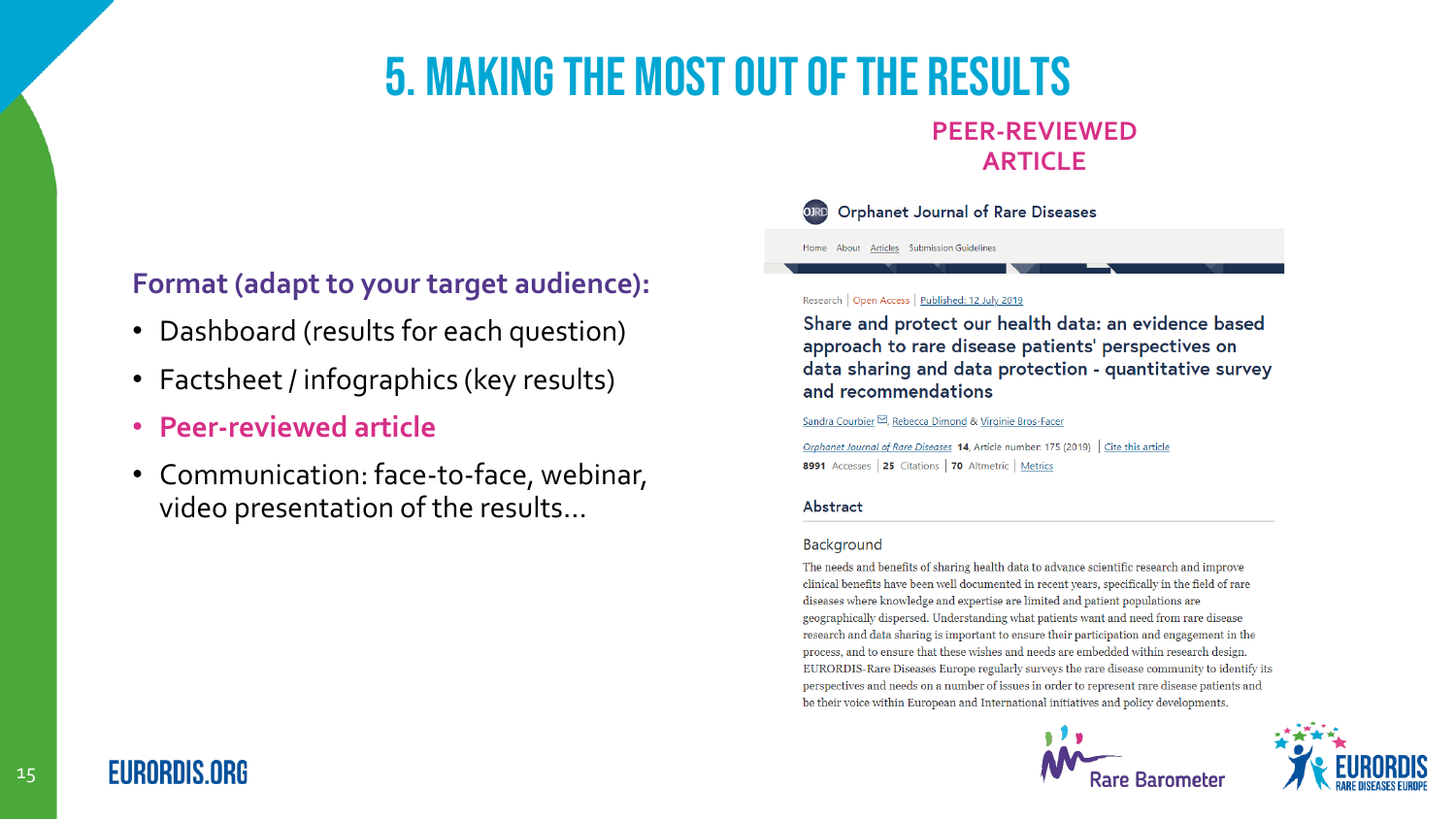# **Format (adapt to your target audience):**

- Dashboard (results for each question)
- Factsheet / infographics (key results)
- Peer-reviewed article
- **Communication**: face-to-face, webinar, video presentation of the results…